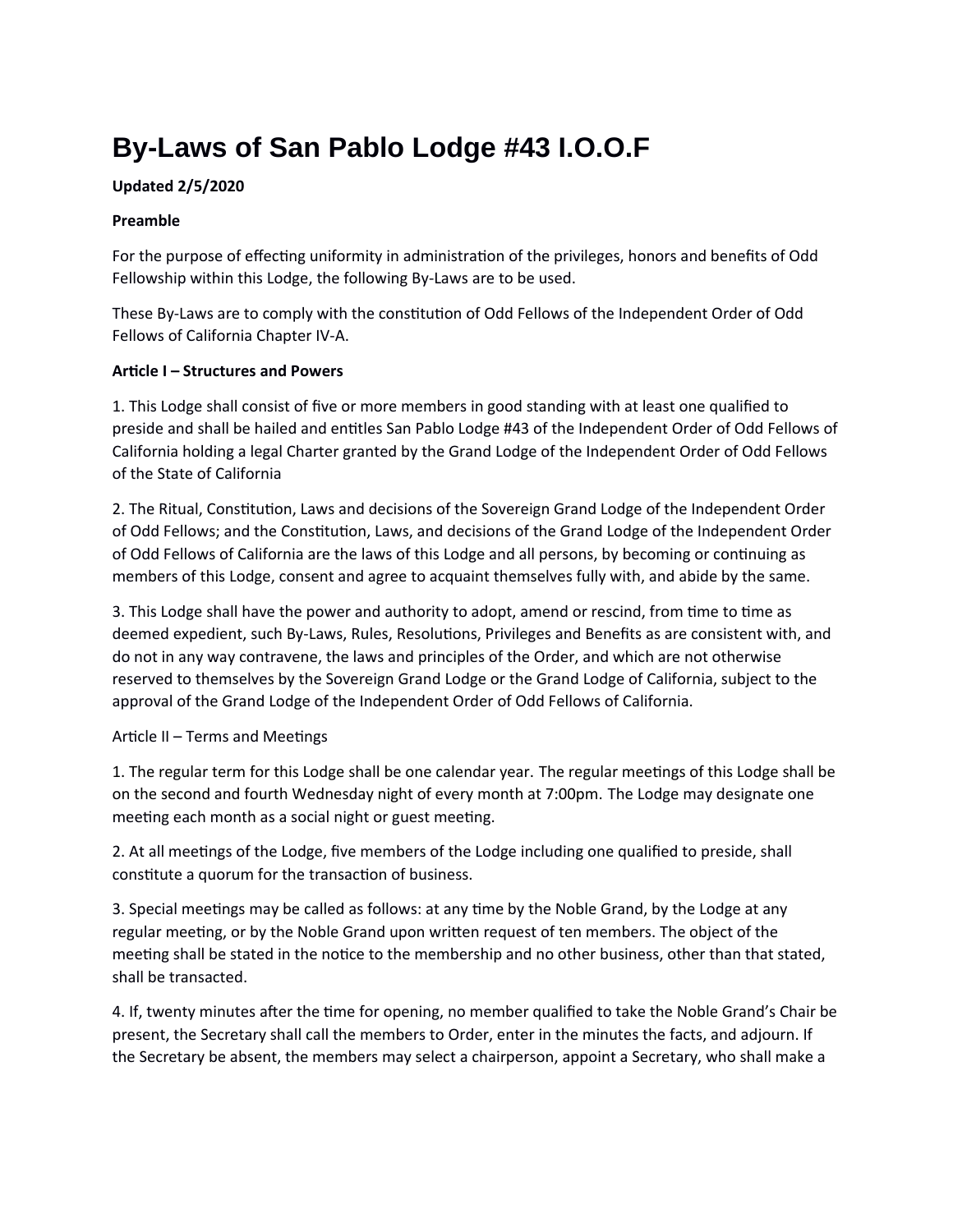memorandum of the facts, and adjourn; such memorandum shall be entered on the minutes of the next regular meeting.

5. If a regular scheduled meeting fall on a legal holiday, the Noble Grand may announce that there will be no meeting that evening, and will authorize the desk officers to conduct necessary business.

6. During these meetings open to guests, there shall not be anything pertaining to TUW allowed.

# **Article III – Membership Qualifications**

1. All applications for membership must be in addition to other constitutional requirements, per Code of California, Chapter IV-B, Sec. 2-E, (1), and be accompanied by the required fees.

2. Every applicant for membership be deposit of card or certificate shall be sixteen years of age or older and free of encumbrances or indebtedness to another Odd Fellow Lodge.

3. A member meeting of the requirements of Sections 1 and 3 of this article may transfer their membership into this Lodge in the manner set forth in Chapter XXIV, Section 1-C Code of General Laws.

# **Article IV – Membership Applications and Elections**

1. Applications shall be submitted in writing at a regular meeting, on a form approved by the Grand Lodge.

3. Applications upon being read shall be referred to a committee of Third Degree members for investigation and interview. Upon receiving the report of the committee, the Lodge shall proceed to ballot upon the application with ball/cube ballot.

# **Article V – Fees, Duties, and Benefits**

1. Every application for membership into this Lodge shall be accompanied, in full, by all required fees.

2. The admission fee for membership in this Lodge shall be fifty dollars (\$50) per applicant, for Initiation and the Degree of Friendship, Love, and Truth. The annual dues for a member shall be set at the first regular meeting after receiving notification from the Grand Lodge of the Per Capita Dues per member. *The dues will be the amount of the Per Capita Dues, rounded off to the next highest dollar, plus ten dollars (\$10). Each member shall be notified of the amount of dues and the effective date.*

3. The fee for admission as an associate member shall be ten dollars (\$10). The annual dues for an associate member shall be ten dollars (\$10).

4. The application for membership of an expelled member shall be accompanied by that amount prescribed for an initiate, as per Section 2.

5*. In no case shall an application for membership by Transfer, Deposit of Card or Certificate, or Reinstatement after suspension exceeding one year for non-payment of dues, be considered unless it is accompanied by one year's dues.*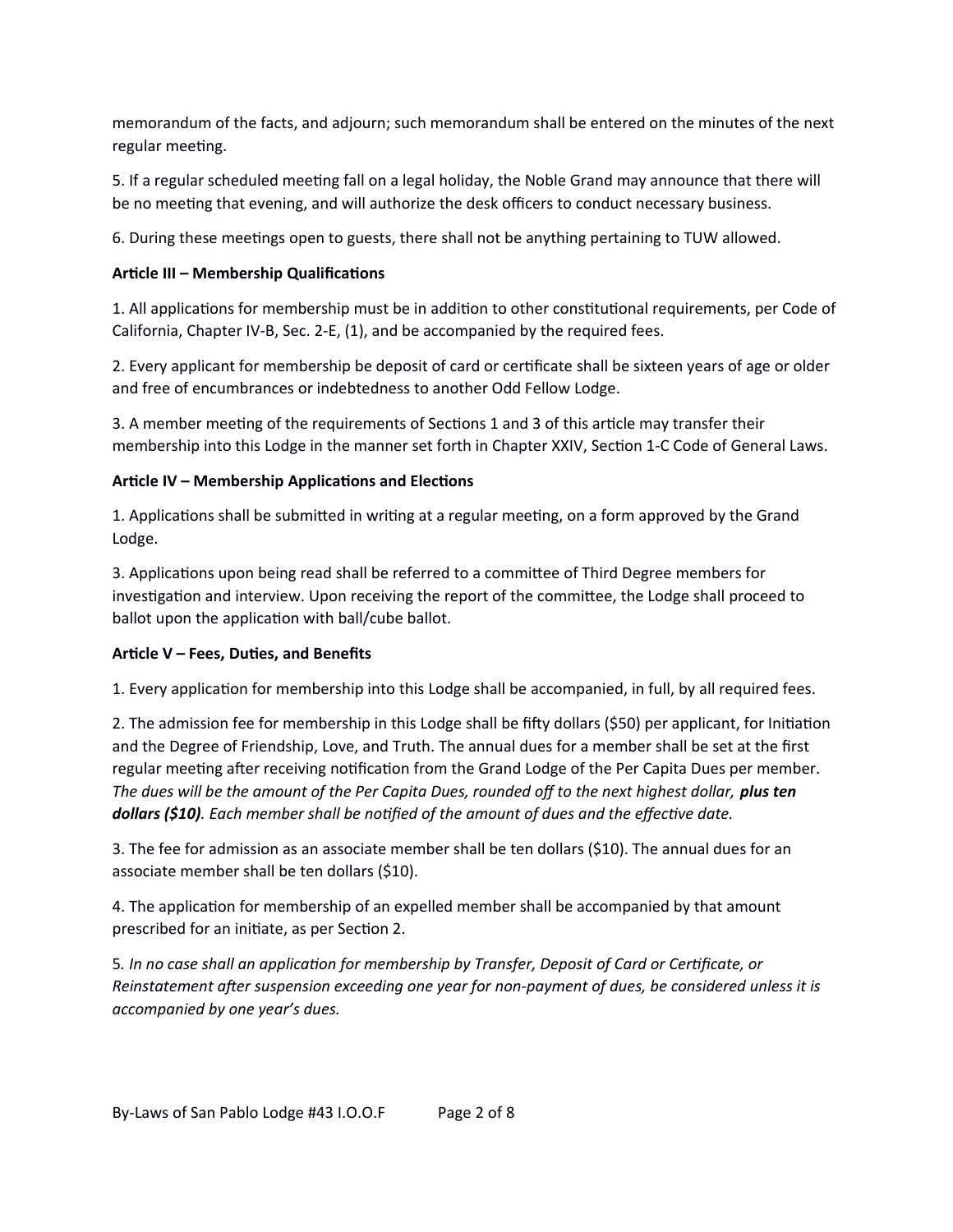6. Each member not disqualified by the By-Laws of this Lodge shall in case of sickness or disability rendering them incapable of pursuing their regular employment, and in circumstances requiring financial assistance, be paid benefits after a committee of three members selected by the Noble Grand have verified the actual need of benefits, not to exceed two hundred dollars (\$200).

7. On the death of a member in good standing, one hundred dollars (\$100) shall be paid, to a dependent only, to defray the expense of burial.

8. No member in arrears for more than thirteen weeks for dues, assessments, or fines, shall be entitled to benefits.

9. All orders for benefits, aid or relief, of whatever kind, shall be voted upon by the Lodge.

10. Upon the death of a member, the Noble Grand or their representative shall immediately contact the family, extend condolences from the Lodge, and offer assistance. Members should be summoned to attend the funeral.

11. If a member from a distant Lodge applies to this Lodge for relief, on the presentation of their card, their case shall be referred to the Noble Grand to investigate their circumstance and report to the Lodge, when by motion a sum not to exceed fifty dollars (\$50) may be voted for the relief of the member.

12. Any member of this Lodge holding a Visiting Card, who may be taken ill in another State or Country where this Order exists, shall notify the nearest Lodge of such illness or disability for the purpose of obtaining proper attention and relief. A certificate, setting forth time, cause, and duration of such illness or disability, is indispensable to obtain the amount specified in Section 6. If a member has been taken ill in a foreign Country or on board a ship, the prescribed form shall be attested by the American Consul, a reputable physician, magistrate, or master of a vessel.

#### **Article VI – Degrees**

1. This Lodge shall confer all degrees upon candidates, or cause the same to be done by another Lodge, with as little delay between degrees as is practical.

2. No candidate shall be initiated on the night of their election, except by two thirds vote of the Lodge. Every member admitted to membership shall sign the members register except for a member being reinstated into the same Lodge. Their original signing will stand.

#### **Article VII – Nomination of Officers and Trustees**

1. During regular meetings of the lodge in October, nominations for the offices of Noble Grand, Vice Grand, Secretary, Financial Secretary, Treasurer, one Trustee shall be made. Offices shall be filled by majority vote.

#### **Article VIII – Election of Officers and Trustees**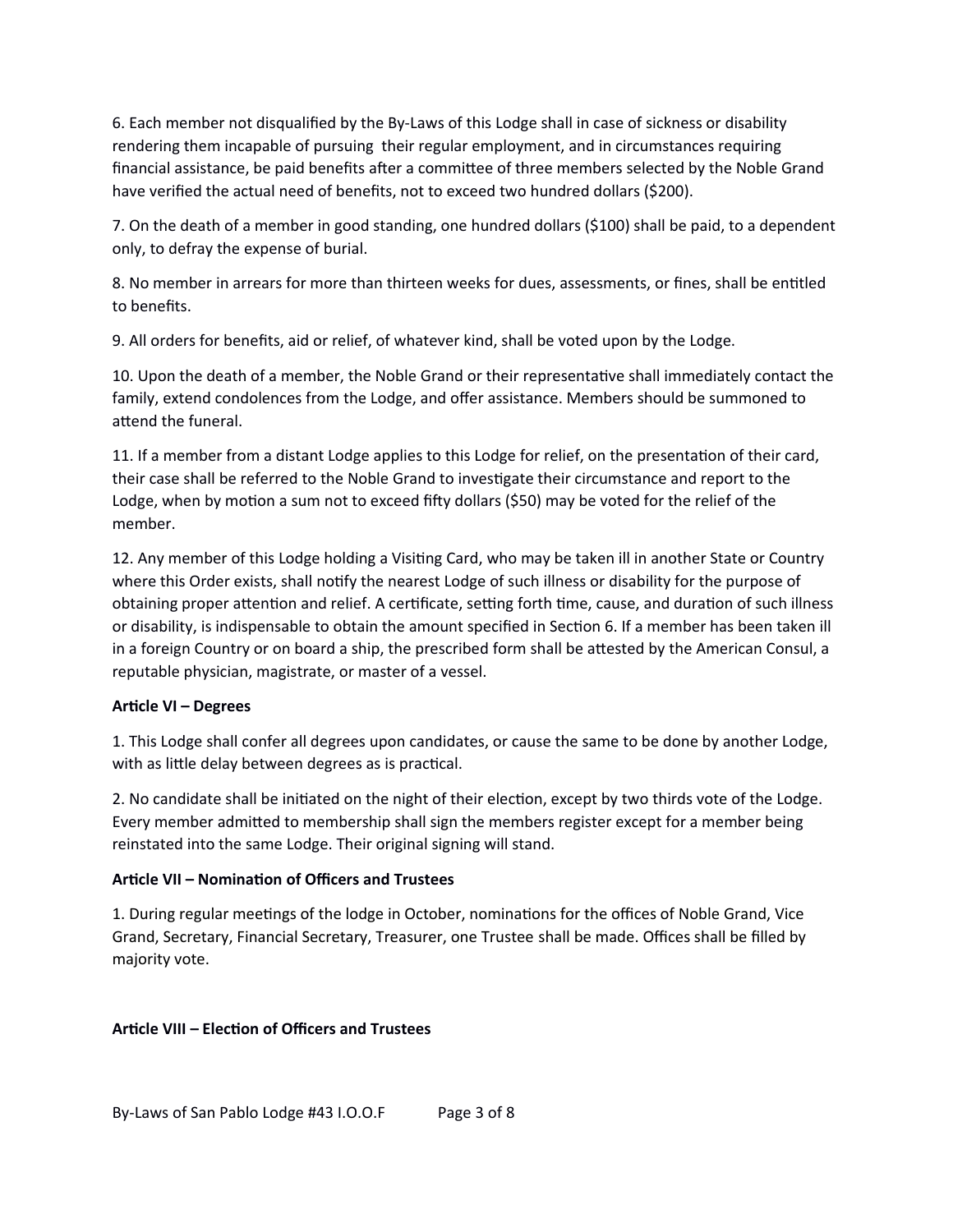1. Election of Officers and one (1) Trustee shall occur on the first regular meeting of the Lodge in November. Representatives to Grand Lodge shall be elected at the last regular meeting of the Lodge in February.

2. When ballots are taken, the ballot box shall be placed in the center of the Lodge Room. Members shall advance singly and deposit their ballots. Upon completion of balloting, the ballot box shall be inspected by the Vice Grand and Noble Grand and the results declared to the Lodge by the Noble Grand.

3. At election of Officers and Trustees, the Warden shall act as teller and announce the vote which should be repeated and recorded by the Secretary. The Conductor and another member appointed by the Noble Grand, shall observe the ballot to guard against error. Only members in good standing are entitled to vote.

4. On the first meeting in November of each ear, this Lodge may, at its option, select one of its Past Grands in good standing, whose name shall be presented to the Lodges of his District for endorsement, as District Deputy Grand Master; after which their name shall be forwarded to the Grand Secretary, not later than the first day of February.

## **Article IX – Duties of the Officers**

1. The duties of the Officers shall be prescribed in the Ritual, Code of General Laws, and the Roberts Code of California Laws.

2. The Outside Guardian, in addition to the duties described in the Ritual, shall assist the Warden in the care of the Regalia and the Lodge Room.

3. The Noble Grand and Vice Grand shall appoint their Appointive Officers at the Installation of Officers.

#### **Article X – Duties of the Trustees**

1. Trustees of this Lodge shall consist of three (3) members in good standing who are elected. The term of office shall be for three (3) years. They shall be elected so that the term of one (1) will expire each January. on their first meeting in January of each year, shall select a President, Vice President, and Secretary, and notify the Lodge of their selects.

2. A quorum, for the transaction of Trustee Business shall consist of three (3) board members.

3. The Board shall meet once monthly. The Lodge will be notified of the time and location of these meetings.

4. A special meeting may be called for by the President or Vice President at any time to transact Urgent Business. When notifying the Board Members, the President or Vice President shall state the business to be transacted.

5. The Board of Trustees shall maintain the building and all furnishings, having all minor repairs made, as necessary. All major repairs shall be presented to the Lodge for approval, except in the case of an emergency.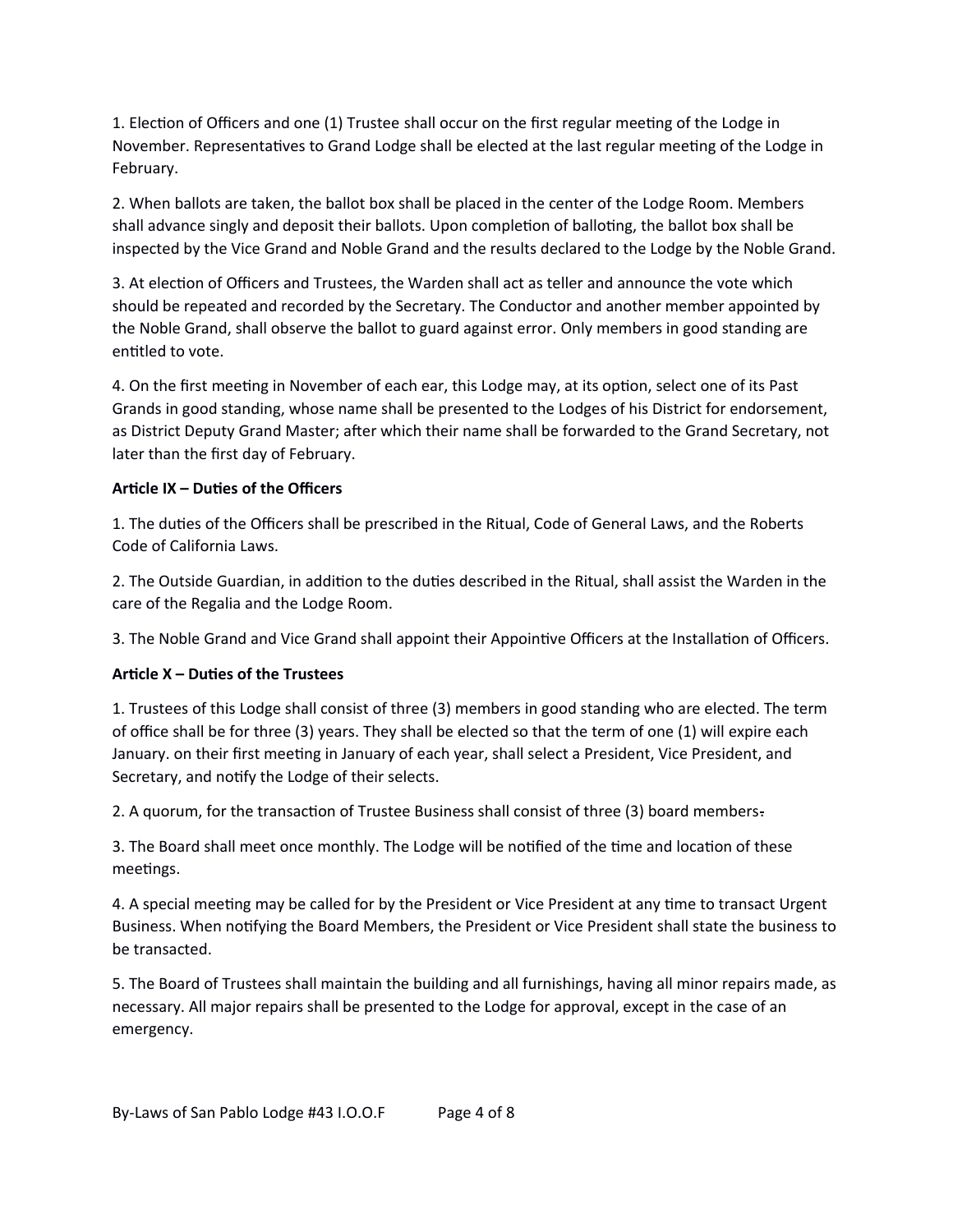6. The Board shall manage all short term rentals of the Lodge Hall. Any long term rental, more than one (1) week, shall be presented to the Lodge for approval.

7. The Board shall review all bills for payment, pertaining to the operation of the Building, for accuracy, and resolve any questions that may arise on said bills.

8. The Secretary of the Board shall perform the following:

A. Keep records at every meeting

B. Prepare a list of all bills payable, approved by the Board of Trustees, A warrant shall be written for each of these bills. The warrants shall be signed by the President and Secretary of the Board of Trustees.

C. Present the bills and warrants to the Secretary of the Lodge prior to each regular meeting.

D. Collect all rents, with the exception of rents mailed to the Lodge, and present them to the Financial Secretary prior to each regular meeting.

9. The Board of Trustees shall make a full and complete Written Report quarterly on the first regular meeting of the Lodge in January, April, July, and October. The report shall list all business transacted by the Trustees since the last report.

10. A vacancy on the Board of Trustees, occurring at any time for any reason, shall be filled by the Lodge at the next regular meeting of the Lodge. A nomination shall be made to name a member to fill remainder of the vacated position, and shall be approved by a majority of the members present.

#### **Article XI – Bonding of Officers**

1. The Secretary and Treasurer of the Lodge are bonded by the Grand Lodge.

# **Article XII – Stipends**

1. The Desk Officers of the Lodge may receive a stipend each month, not to exceed the following: Secretary – fifty dollars (\$50); Financial Secretary – twenty five dollars (\$25); Treasurer – fifty dollars (\$50). The Lodge members shall vote to any part or all of these stipends, for the term of office, at the first regular meeting after installation of Officers. At no time shall any stipend exceed five hundred ninety nine dollars (\$599) for the year.

2. A stipend of twenty five dollars (\$35) may be presented to the District Deputy Grand Master for an Official Visit to the Lodge, not to exceed two visits per term, and fifty dollars (\$50) for the installation of this Lodge.

3. The expenses for the Lodge Representative to Grand Lodge shall be limited to no more than the number of days the session meets plus one day for hotel lodging and a per diem of fifty dollars (\$50) per day with documentation. The hotel rate shall not exceed the basic rate at the hotel in which the Grand Lodge maintains its headquarters. A comprehensive report may be requested before expenses are paid.

#### **Article XIII – Donations**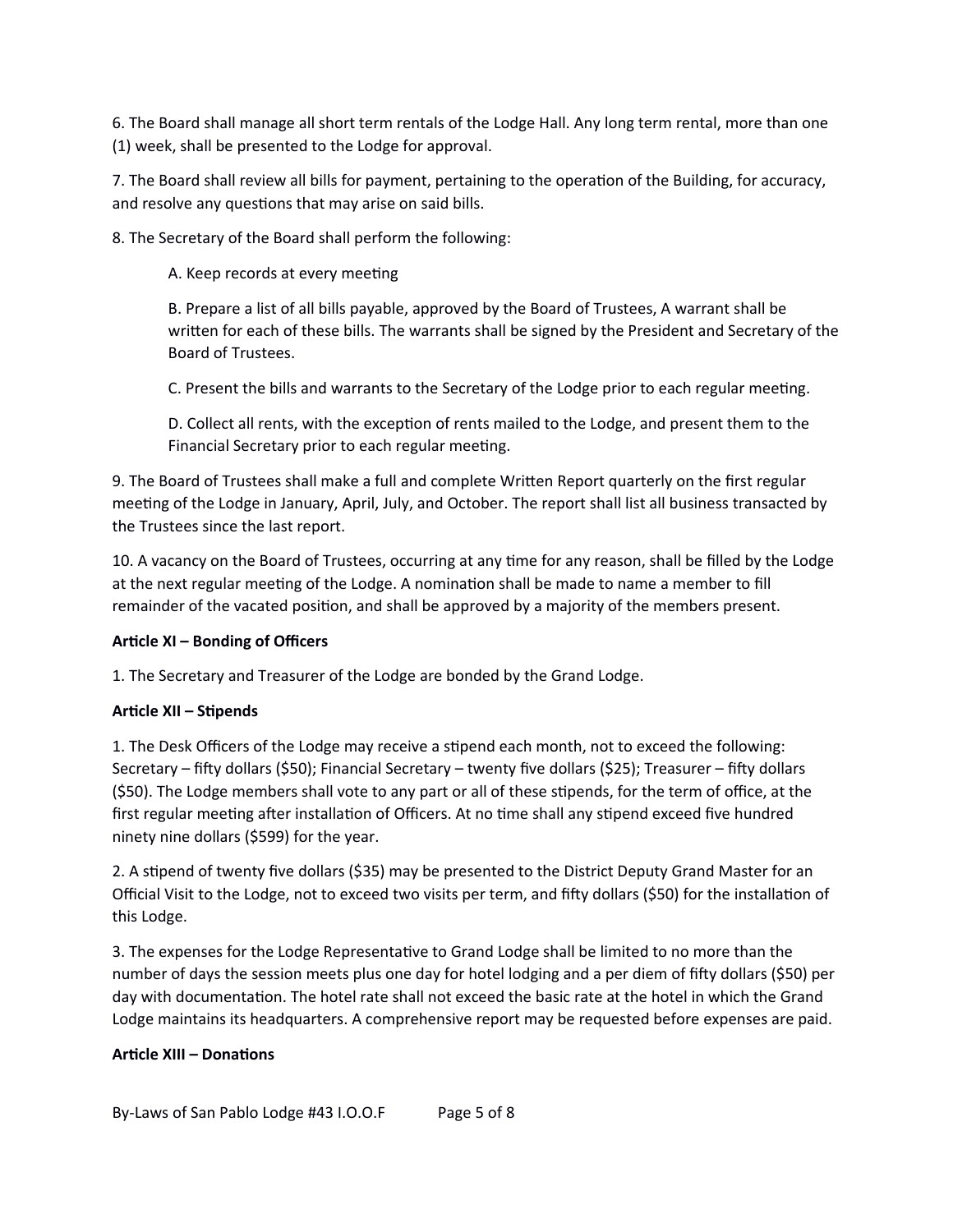1. A donation may be presented to any Elective Officer of the Grand Lodge for an official visit to this Lodge.

2. Donations may be made to worthy charities when approved by the lodge.

## **Article XIV – Reimbursements**

1. Any member of this Lodge may be reimbursed for any expense incurred in the pursuit of Lodge business.

2. All requests for reimbursements and all bills payable must be examined and approved by the Finance Committee prior to being presented to the Lodge members for approval.

## **Article XV – Committees**

1. The visiting committee shall consist of the Noble Grand, Vice Grand, Warden, and Conductor. The Noble Grand shall visit each member reported sick within twenty four (24) hours thereafter and see that the member is cared for according to the law during their sickness. In the case of a member that lives or is taken sick at a great distance from the Lodge, a member of the visiting committee will contact the member or a representative of the member's family.

2. The Finance Committee shall report on all claims and accounts referred to them, audit at the end of each term the accounts of the Financial Secretary, Treasurer, or other Officers or Committees having charge of the Lodge funds or property; and report thereon at the first regular meeting in each term, or as requested by the Lodge.

# **Article XVI – Residence of Members**

1. Each member, when they sign the Member's Register, shall give their exact residence to the Secretary who shall enter it in a book kept for that purpose. The member shall immediately notify the Secretary of any change of address.

2. A notice to a member by the Secretary or Financial Secretary shall be a legal notice, if sent through the post office in this city, addressed to them at their residence as per book, except where personal or other notice is required by law.

3. Mailing lists maintained by the Odd Fellows, including telephone, e-mail and posted mail, are not to be used for political, sectarian, or business purposes. These mailing lists may only be used for "Lodge purposes." Examples of "Lodge purposes" include: notices of meetings; information on the I.O.O.F. website; announcements of dates of Lodge-sponsored events; information regarding initiatory degrees; Lodge members' birthdays; announcements or information pertaining to good-fellowship of the Lodge; Lodge calendars; and announcements of events of the Lodge Hall. All requests to disseminate information through Odd Fellows' mailing lists must be made to the Noble Grand or his/her designee.

#### **Article XVII – Non-discrimination**

1. Discriminating against, or harassing members, applicants, or persons participating in activities or programs or the Independent Order of Odd Fellows, including Grand Lodge officers and Lodge officers,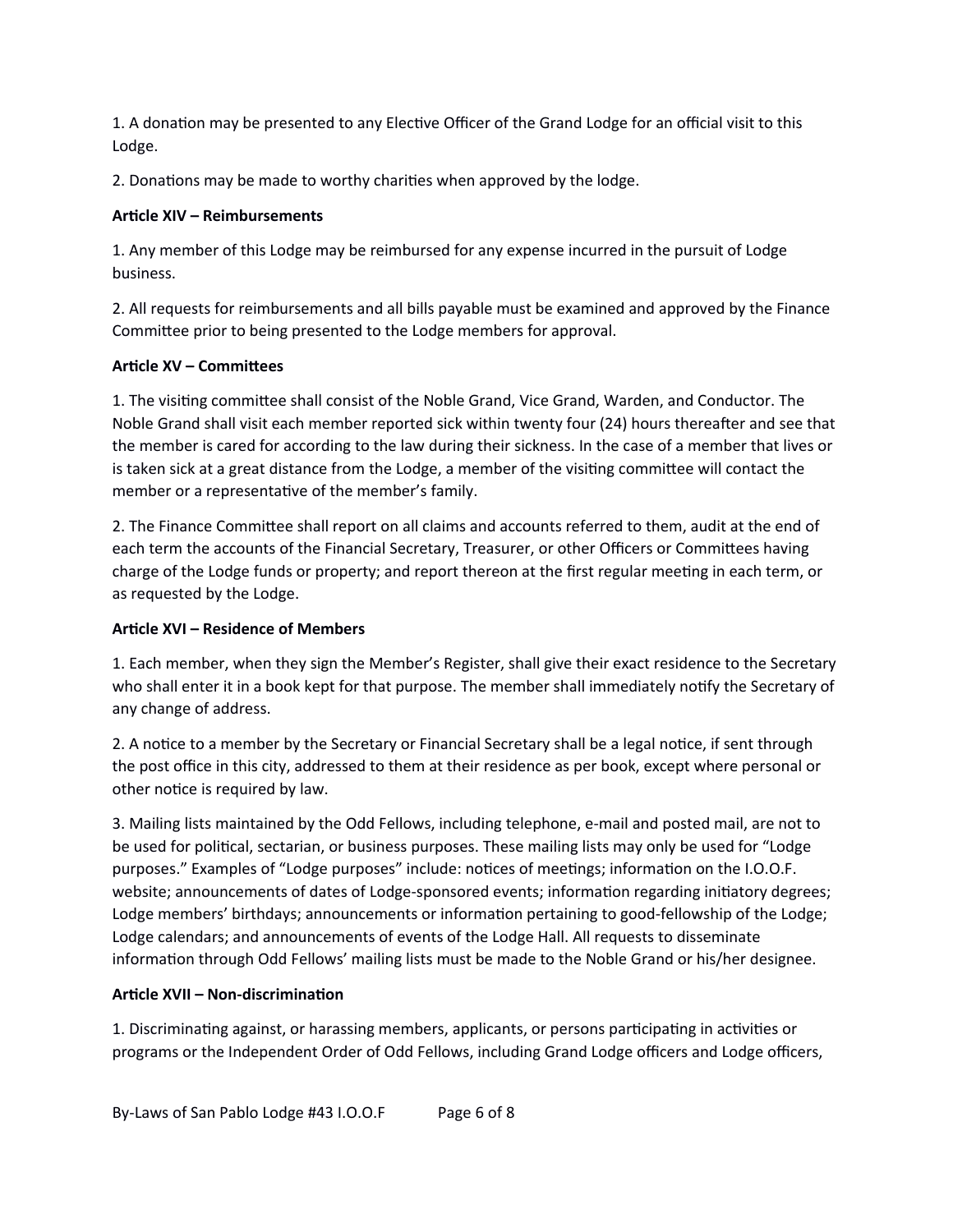and members of other Lodges, because of their sex, race, age, religion or non-religious choice, national origin, ancestry, physical or mental disability or medical condition, genetic information, marital status, sexual orientation, gender, gender identity or expression, military or veteran status, or other protected category under the law is prohibited and unlawful.

## **Article XVIII – Alcohol Dispensation and Consumption**

1. Alcoholic beverages may be dispensed and consumed in our Lodge, Hall, and at any of our Lodge's sponsored functions subject to the following restrictions and any other restrictions of the Grand Lodge. The use of alcoholic beverages is authorized as hereinafter provided.

2. No alcoholic beverage may be consumed in any set-up Lodge meeting room.

3. Alcoholic beverages may be served only prior to opening or following the close of slated or special Lodge meetings only if food is served at the same time.

4. The Lodge shall be subject to the same rights and restrictions placed on other renters when sponsoring a social event where alcohol is served.

5. Civil Liability insurance protection in the amount sufficient to indemnify any potential protected loss or losses, shall be purchased and in force prior to the serving of any alcoholic beverage under the provisions of this paragraph.

6. At all times and functions, state and local laws and ordinances relating to the purchase, sale, and consumption of alcoholic beverages shall be strictly adhered to. The Lodge may further restrict the use of alcoholic beverages by By-Law, Standing Rule, or Resolution.

7. The Lodge building may be rented or leased to or used by individuals or organizations that serve alcoholic beverages, providing that at no time may a bar be set up or such beverages consumed in a setup meeting Lodge room.

# **Article XIX – Explanation of Terms**

1. The term "member" or "members" are used in these By-Laws, it means member or members of this Lodge unless otherwise specified.

2. The term "two-thirds vote" means two thirds of those present and entitled to vote.

#### **Article XX – Amendment of By-Laws**

1. This lodge may amend or revise its By-Laws by the following steps:

A. A written resolution proposing adoption of the revision shall be submitted and read at a regular meeting and read at each subsequent meeting prior to vote.

B. All members of the Lodge shall be notified by written notice, immediately after the first reading, stating the nature of the resolution and the date of proposed vote.